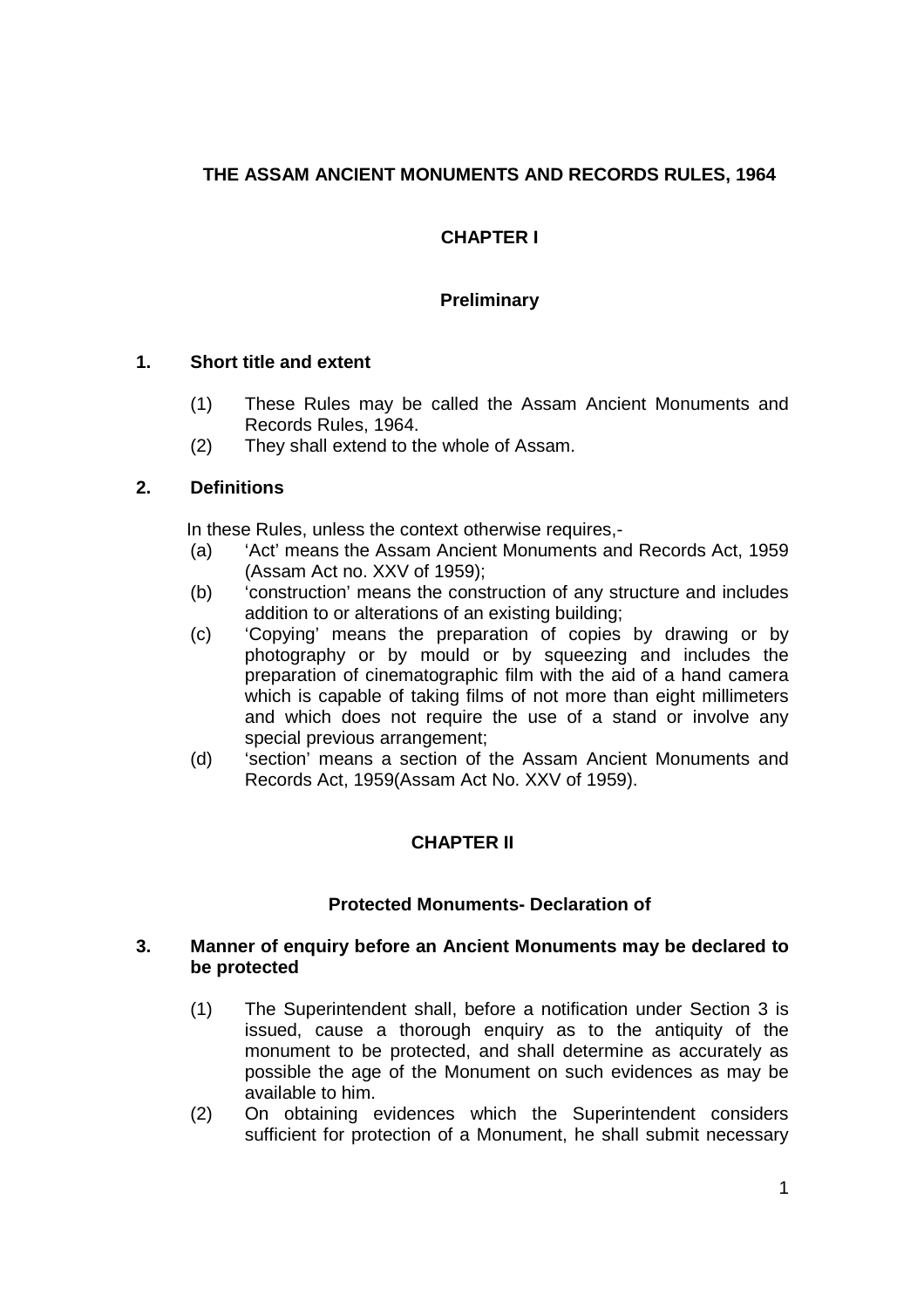proposals to the State Government for protection of the same under intimation to the Deputy Commissioner concerned.

(3) In submitting a proposal to the State Government the Superintendent shall specify the exact area of the land that is required for the purpose of preserving the Monument in proper manner, with facilities for approach road, reaction of any structures and for laying out of gardens.

### **(4) Recommendations of the Deputy Commissioner**

The Deputy Commissioner shall within one month from the date of the receipt of the report from the Superintendent, submit to the State Government his objection if any against the proposal of the Superintendent together with alternative suggestions. The State Government may issue a Notification under Section 3, notwithstanding the fact that no report has been received from the Deputy Commissioner in this behalf.

### **(5) Demarcation of site**

As soon as a notification has been confirmed under sub-section (3) of Section 3, the Superintendent shall cause necessary pillars and fencings to be fixed demarcating the area appearing in the notification and required for preservation of the protected Monument.

#### **(6) Restriction of Public entry into a Monument during repairs**

- (1) Superintendent may, by an order to be fixed up in a conspicuous place near the Monument, prevent entry into the site of the protected Monument of any person not specifically authorized by him to do so, during such periods of time when the Monument is under repairs or when an excavation is carried on in the site or when entry of unauthorized persons is deemed by the Superintendent to be detrimental in the interest of work of preservation.
- (2) In the Case of a protected Monument which, or part of which, is used for religious worship or observances by any community, the person or persons whose entry into the Monument is required for the purpose of religious observances, shall be deemed to be persons authorized by the Superintendent for such entry under sub-rule (1).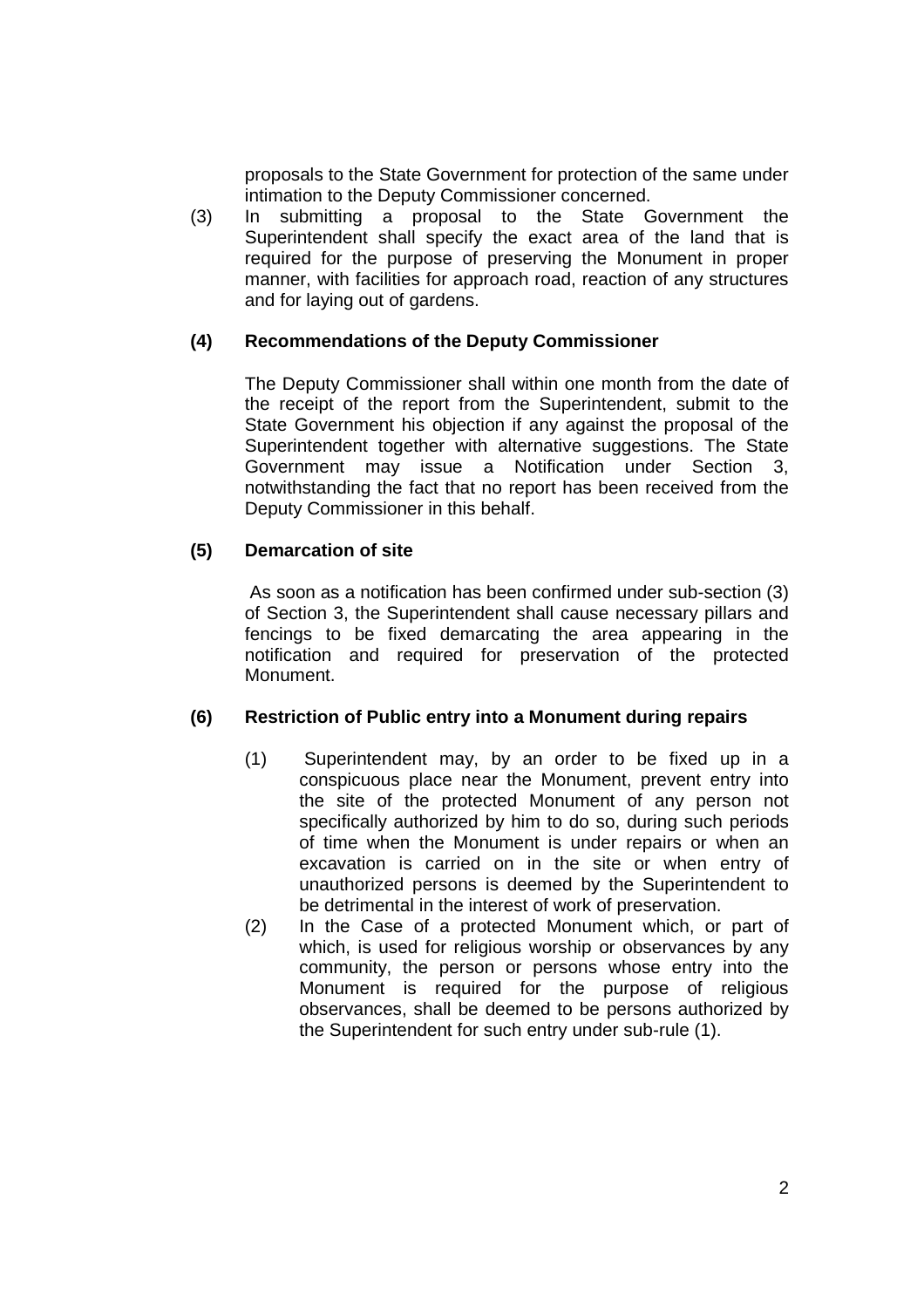# **CHAPTER III**

# **Guardianship over Monuments, and their maintenance**

## **7. Determination of the owner**

- (1) As soon as the antiquity of a Monument has been established by the Superintendent, he shall report the matter to the Deputy Commissioner for determining the ownership of the Monument.
- (2) The Deputy Commissioner, immediately on receipt of the report from the Superintendent, shall cause an enquiry regarding the ownership of the Monument; and failing to ascertain any owner readily, he shall notify the matter in such manner as may be deemed fit calling for petitions regarding ownership of the Monument to be filed within a period of one month.
- (3) On receipt of the petitions, as under sub-rule (2), the Deputy Commissioner shall fix the ownership of the Monument, and report the name of the owner to the Superintendent and to the State Government with intimation to the owner so fixed.
- (4) In the event of there being no claim regarding ownership of the Monument within the specified time, the Monument shall be deemed to have no owner ; and the Superintendent shall assume the guardianship of the Monument under sub- section (2) of Section 4.

# **8. Appeal**

- (1) Any person or aggrieved by the decision regarding the ownership of a Monument as under sub-rule (3) or (4) of rule 7, may prefer an appeal to the State Government within thirty days from the date of notification or of communicating the decision of the Deputy Commissioner.
- (2) The decision of the State Government in respect of the ownership shall be final and binding on all concerned.

# **9. Terms of agreement**

- (1) As soon as it is proposed that a Monument is to be protected under agreement with the owner, the superintendent shall draw up a list of items in respect of which the agreement has to be executed in the interest of the proper maintenance of the Monument.
- (2) The Superintendent shall draw up a draft agreement on the basis of the items of agreement, and shall work out the financial estimates involved on both the parties on maintenance of the Monument. The draft agreement and the financial estimates so worked out shall be forwarded by him to the State Government.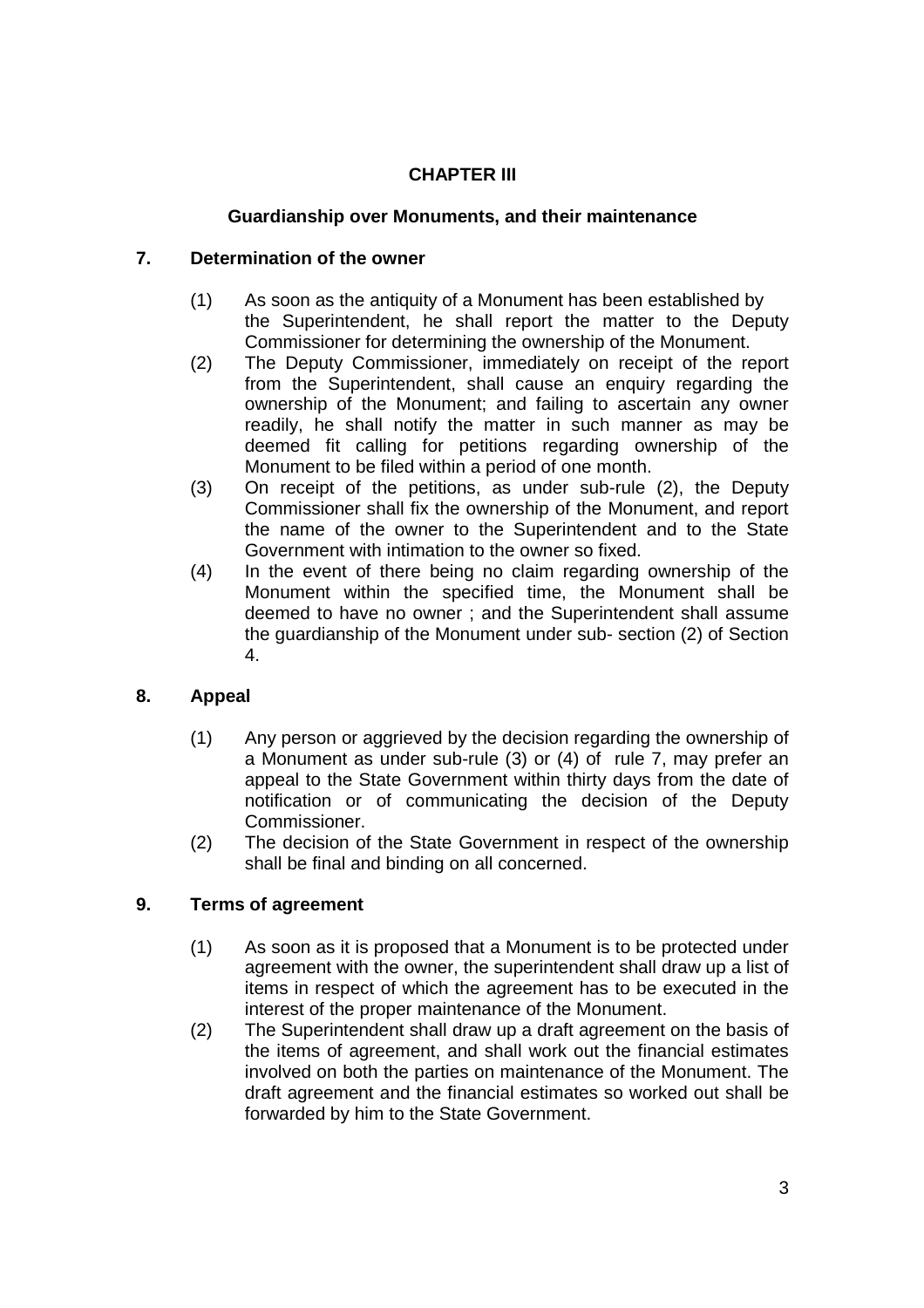- (3) The State Government shall after such modification of the terms of agreement as may be found necessary forward the approved agreement to the Deputy Commissioner with necessary forward the approved agreement to the Deputy Commissioner with necessary intimation to the Superintendent.
- (4) The Deputy Commissioner shall not direct any owner to enter into an agreement with the State Government unless the agreement is approved by the State Government under sub-rule (3).

## **10. Appeal**

- (1) Any person aggrieved by an order of the Superintendent made under section 9, may prefer an appeal to the State Government within a period of thirty days from the date of receipt of the order of the Superintendent.
- (2) An appeal made under sub-rule (1) shall be submitted through the Deputy Commissioner of the district in which the protected Monument is situated.
- (3) The State Government shall before giving its decision take into consideration all aspects of the matter and recommendation made by the Deputy Commissioner.
- (4) Notwithstanding an appeal made by an owner under sub-rule (1) an order of the Superintendent passed under section 9, shall be valid and of effect during the time from the date on which the order is passed till the date on which it is revoked or modified by the State Government on consideration of the appeal.

#### **CHAPTER IV**

#### **Access to, and construction and other operation, in the site of the monuments**

#### **11. Rights of Public of access to Monuments**

- (1) Access to protect Monuments in respect of which an agreement has been entered into between the owner and the State Government under section 5, shall be governed by the terms of the agreement.
- (2) Right of public of access to Monuments other than those mentioned in sub-rule (1), shall be as laid down by an order of the Superintendent from tine to time.
- (3) A Copy of the relevant provisions of the agreement or a copy of the order of the Superintendent shall be exhibited in a conspicuous part of Monument.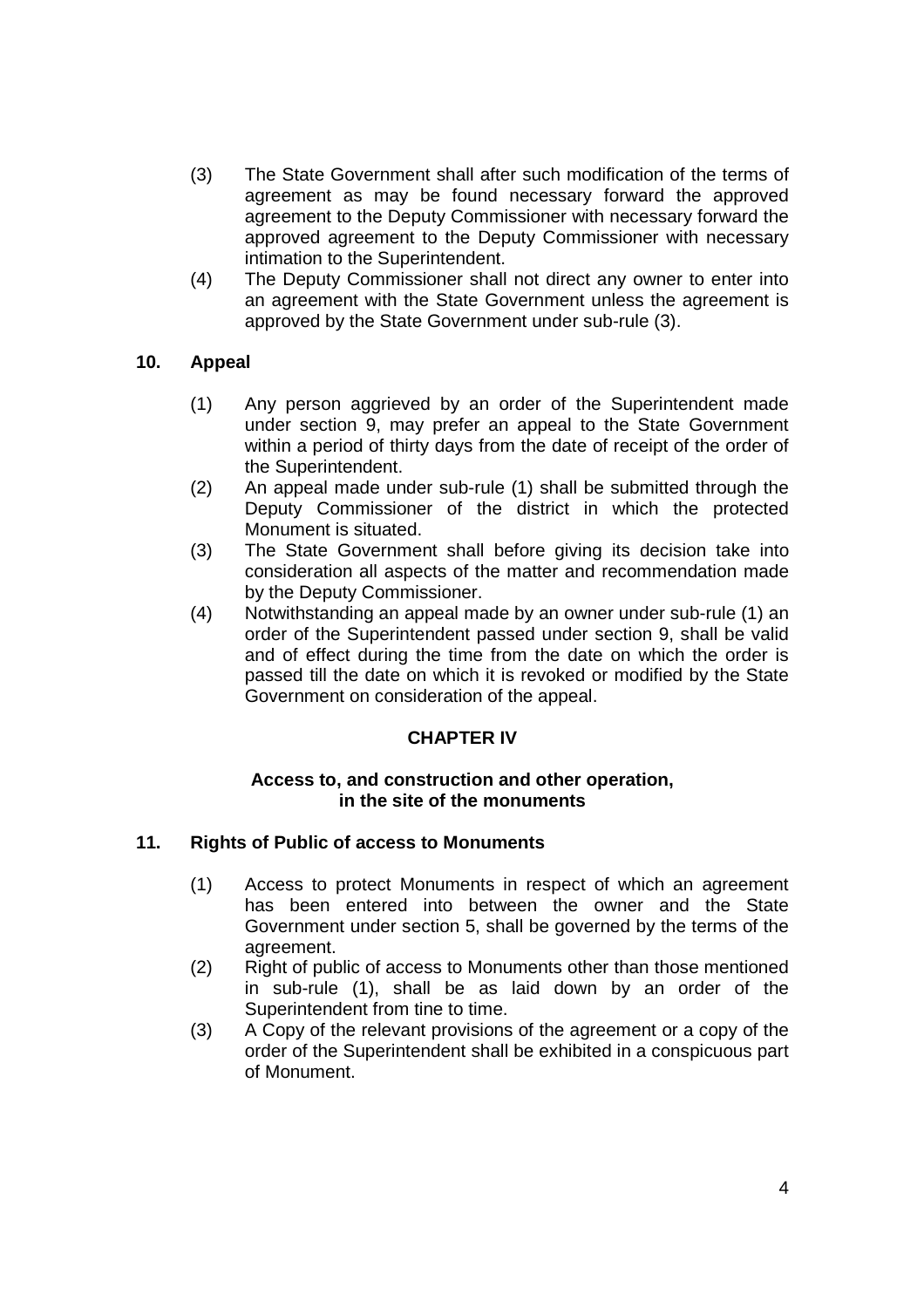## **12. Monuments when kept open**

- (1) The Superintendent, by order may direct subject to the provisions of section 15 that any specified part of a protected Monument shall not be open, permanently or for a specified period to any person other than an Archaeological Officer, his agents, subordinates and workmen and any other Government servant on duty at such part.
- (2) The Superintendent may by order specify the hours during which a protected Monument shall remain open to public, and a copy of such order shall be exhibited in a conspicuous place in the Monument.

# **13. Entrance Fee - Public entry into a Monument shall ordinarily be free**

Provided that the Superintendent may, with previous approval of the State Government , direct that no person above the age of fifteen years shall enter a Monument, on such occasions and for such periods as may be specified, except on payment of a fee of twenty five naye paise.

# **14. Holding of meeting, etc., in Monuments**

- (1) No protected Monument shall be used for the purpose of holding any meeting, reception party, conference or entertainment except under and in accordance with a permission in writing granted by the State Government or any authority empowered by it.
- (2) Noting in sub-rule (1) shall apply to any meeting, reception party, conference or entertainment which is held in pursuance of a recognized religious usage or custom.

## **15. Prohibition of certain acts within Monuments**

No person shall, within a protected Monument,-

- (a) do any act which causes or is likely to cause any damage or injury to any part of the Monument ; or
- (b) discharge any fire arms ;or
- (c) cook or consume food except in areas, if any permitted to be used for that purpose ;or
- (d) hawk or sell any goods or wares or canvass any custom for such goods or wares or display an advertisement in any from or show a visitor round for monetary consideration, except under the authority or the Superintendent or his agent ;or
- (e) beg for alms ;or
- (f) violate any practice, usage or custom applicable to or observe in the Monument ;or
- (g) bring, for any purpose other than the maintenance of Monument,-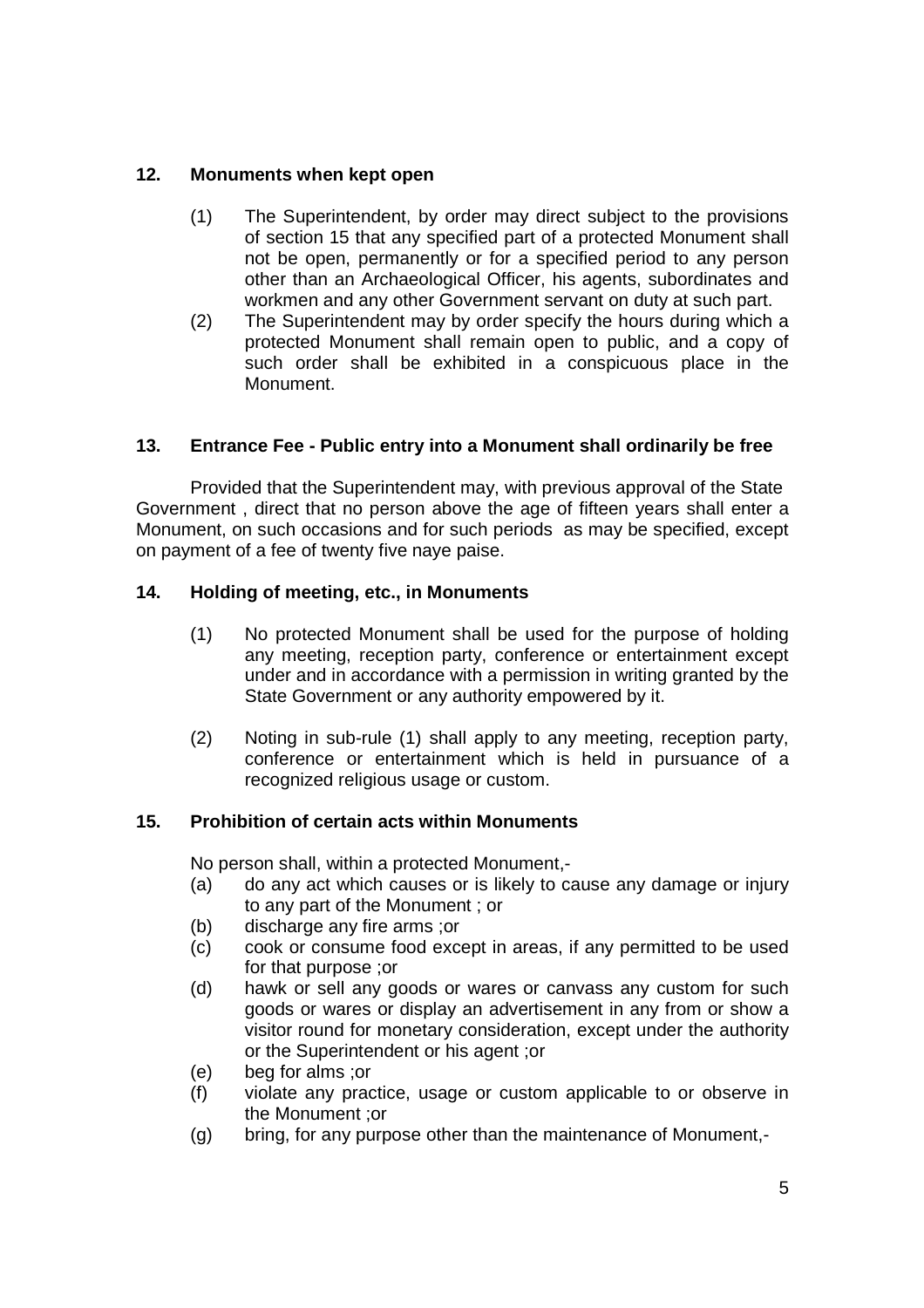- (i) any animal, or
- (ii) any vehicle except in the areas reserved for the parking thereof.

### **16. Excavation**

- (1) Subject to the provisions of the Ancient Monuments and Archaeological Sites and Remains Act, 1958(24 of 1958) and the rules made there under, the Superintendent may, with the previous approval of the State Government, undertake excavations for maintenance purposes in the site of an ancient Monument.
- (2) No Person other than the Superintendent or any agent authorized by him, and the workmen appointed or employed by him shall undertake any such excavation in the site of an ancient Monument.

## **17. Result of excavation**

Where as a result of such excavation made by the Superintendent in any site of a Monument, any antiquities are discovered, the Superintendent shall, as soon as practicable, submit a report to the State Government on the antiquities recovered during the excavation.

#### **18. Removal of antiquities**

If the State Government considers that any sculptures, carving, images, has reliefs, inscriptions or other like objects ought not be removed from the place where they are, it may by notification direct that any such objects or any such class of objects shall not be removed without written permission of the Superintendent.

#### **19 Removal of antiquities by Superintendent**

- (1) The State Government may, by an order, direct that the Superintendent may remove any of the objects mentioned in rule 18, if in the opinion of the State Government such removal of the objects has become necessary for the purpose of better maintenance of the objects.
- (2) Whenever such direction is issued by State Government for removal of an object of antiquity, it shall specify the place where such antiquities are to be preserved.

#### **20. Duties of the owner of antiquities**

As soon as the Superintendent is authorized by the State Government under orders, to remove any object of antiquity under rule 19, it shall be the duty of the owner if any , of the objects to hand over the objects to the Superintendent when approached for the purpose.